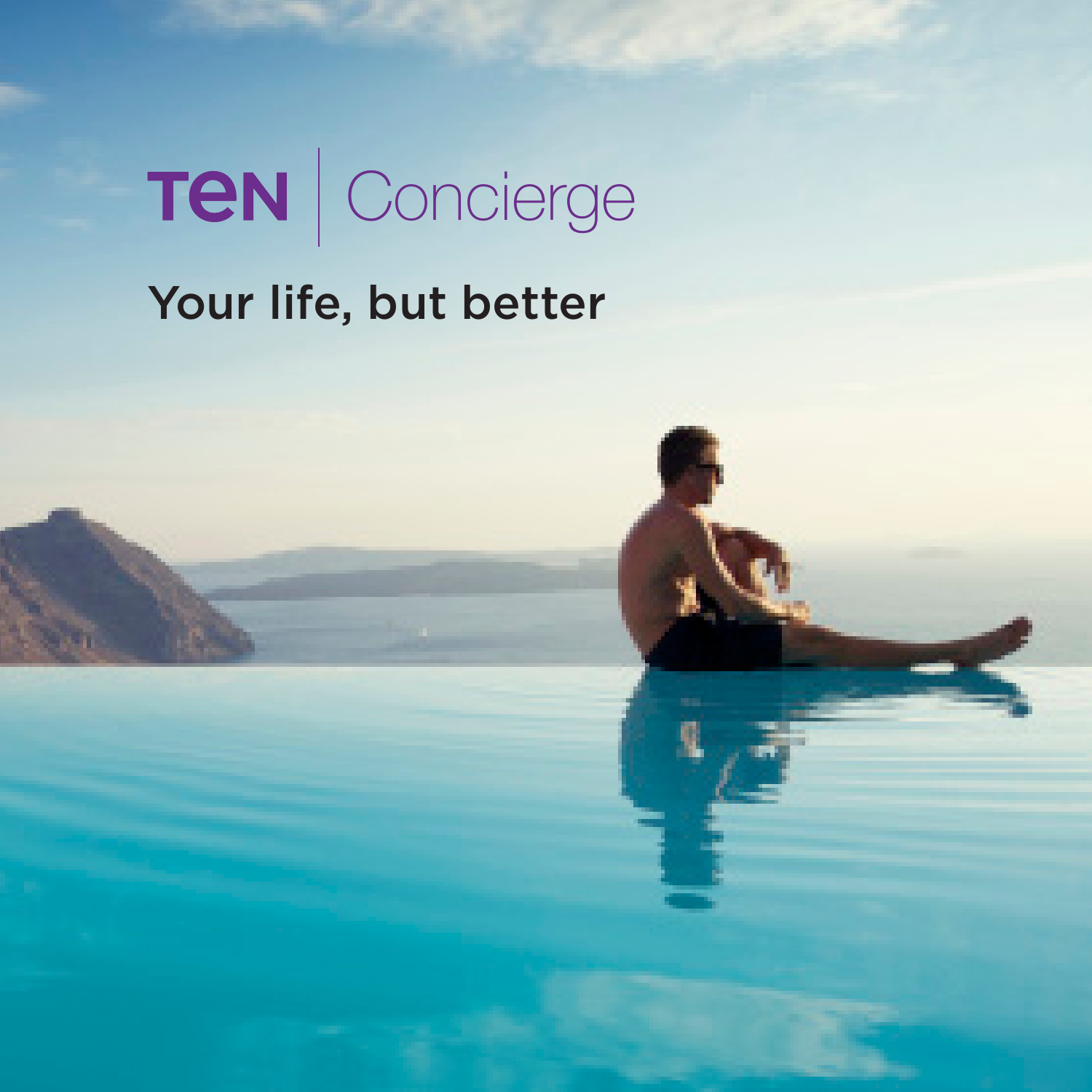Use the concierge service and enjoy more quality time with friends and family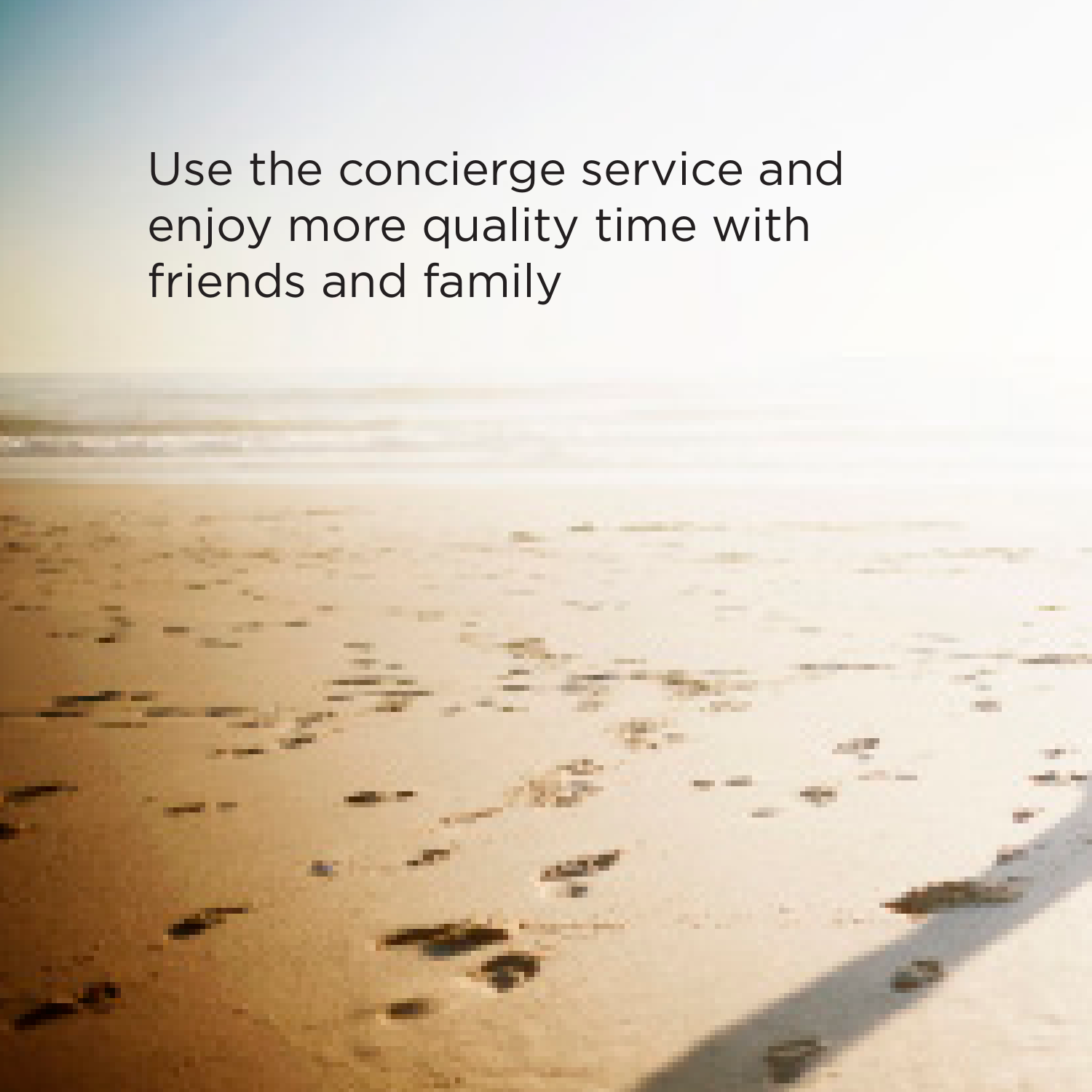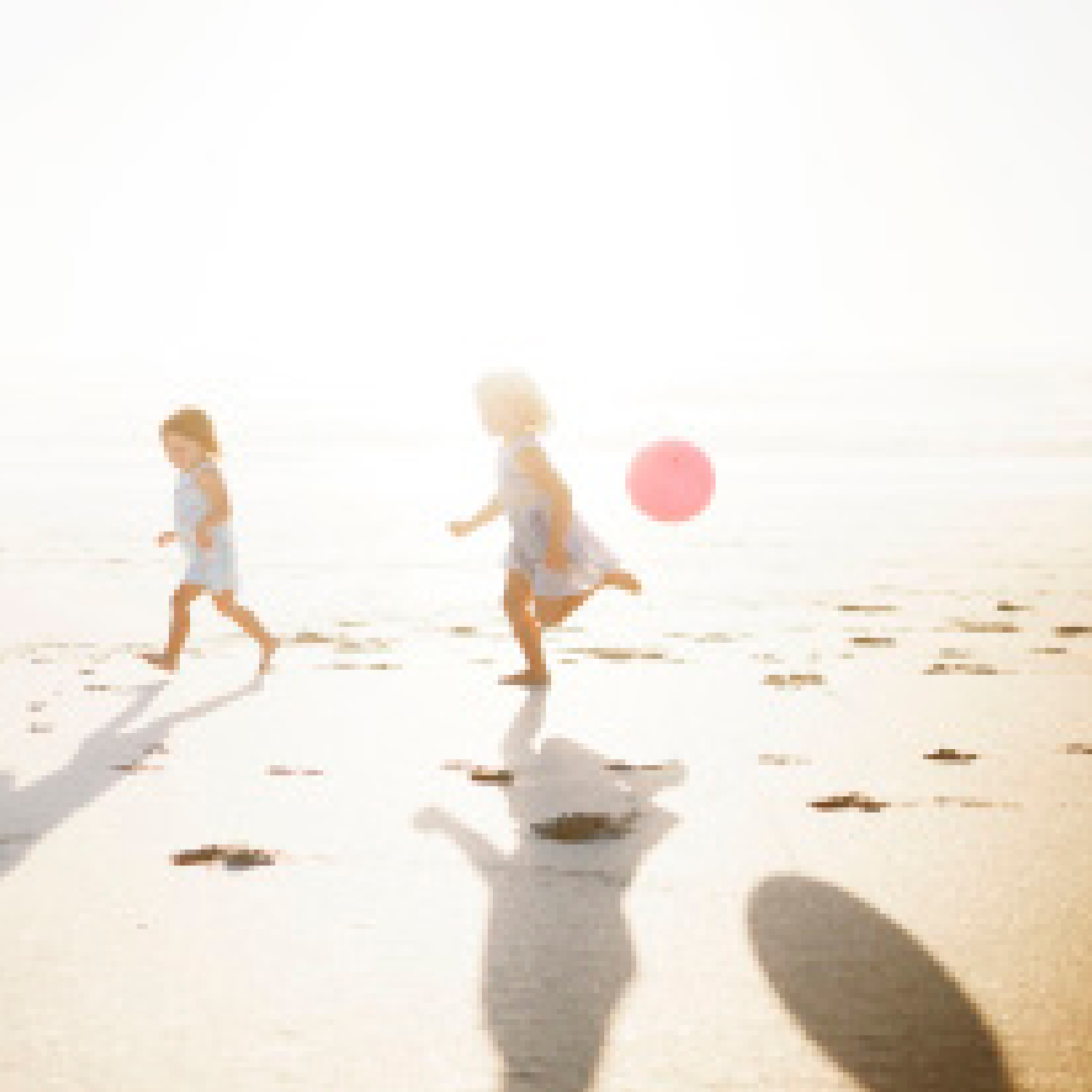

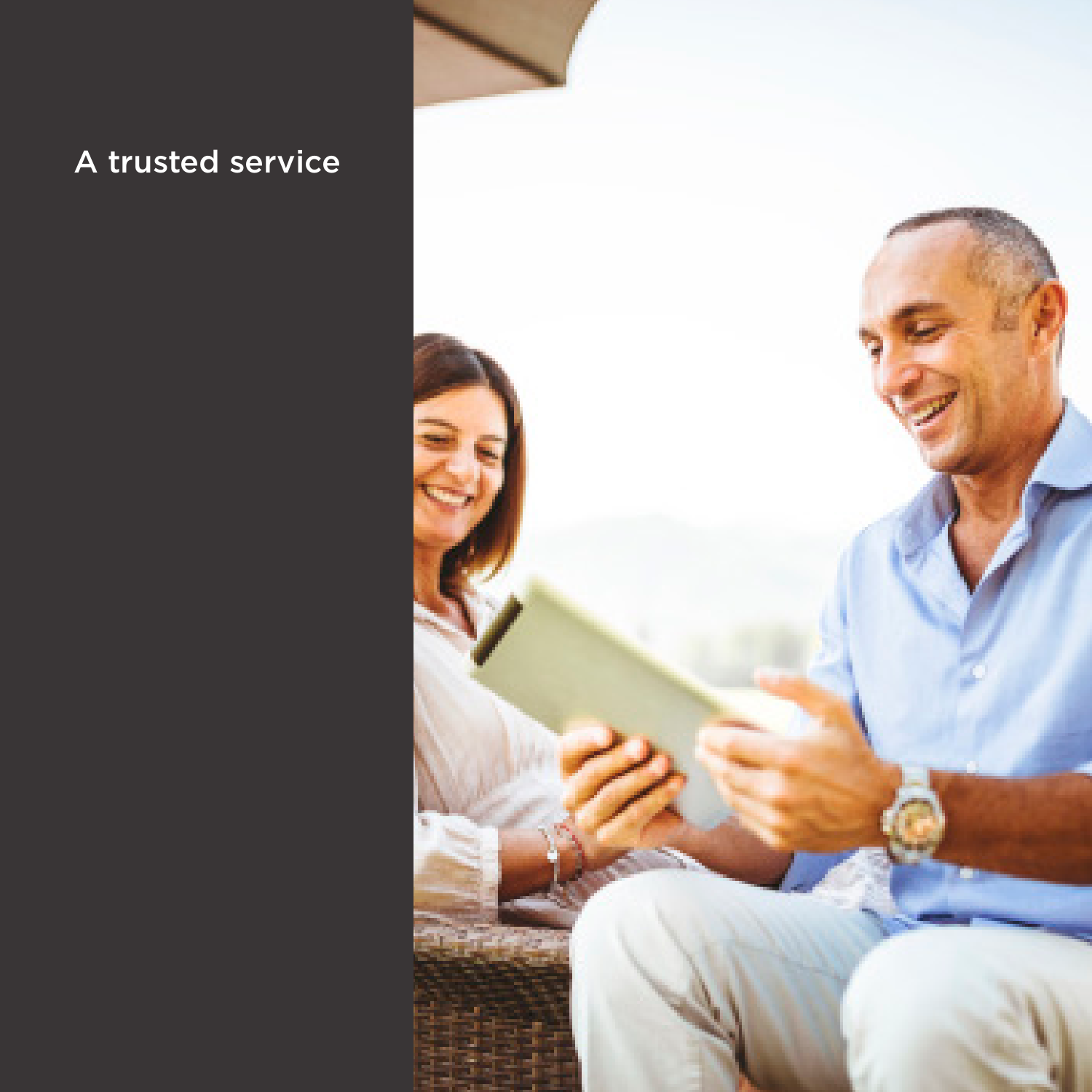## Why Ten Concierge?

\_\_\_\_\_

Our mission is to be the most trusted service in your life.

This may be a bold claim, but it's one we've been working towards since 1998.

Now, with over 20 offices worldwide and more than 450 lifestyle managers, each expert in their own field, it's a claim which we can more than live up to in travel, dining, entertainment and lifestyle.

Our focus on extraordinary customer service has seen us grow to more than two million members worldwide.

And because we are funded by membership fees we do not charge additional commission for the goods and services we source for our members.

Welcome to Ten – your life, but better.

Alex Cheatle, CEO and co-founder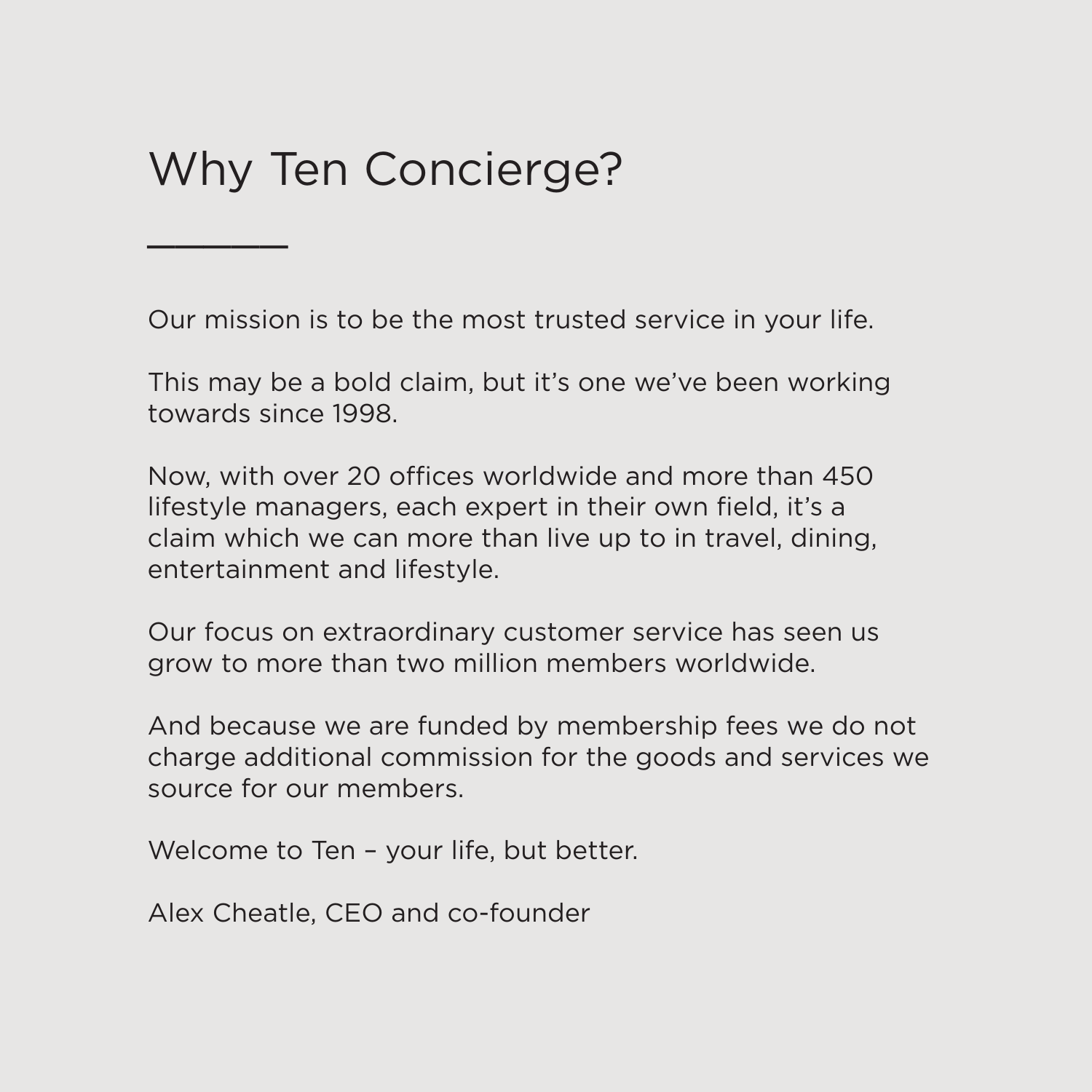#### Worldwide travel

Inspiration and insight from local experts

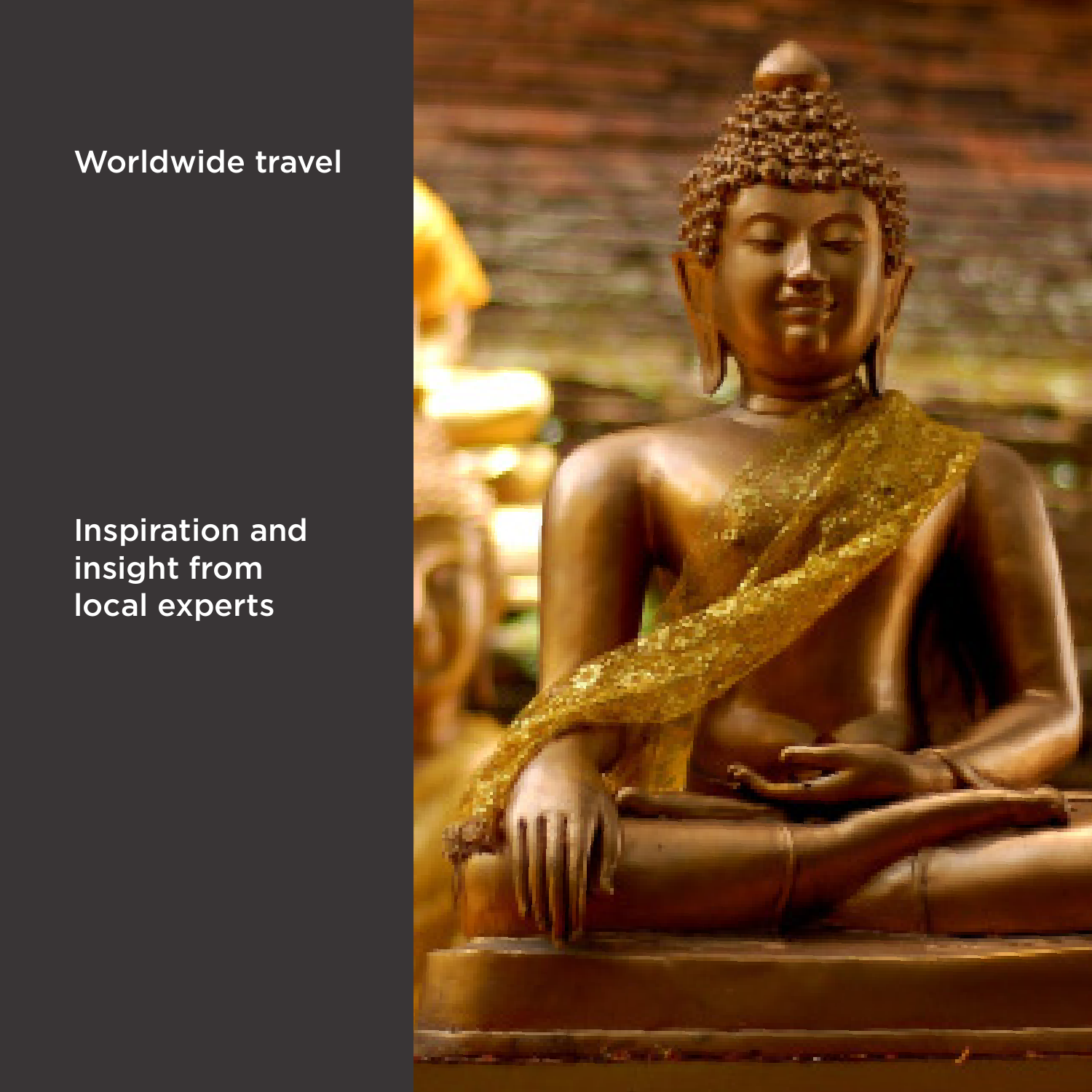## Perfect travel experiences

\_\_\_\_\_

Over the past 20 years we've developed fantastic relationships with all major airlines and the world's best hotels.

We have access to directly negotiated rates for flights departing from the UK with Ten's partnered airlines, including various long-haul destinations with British Airways. We also have discounted rates for flights departing from the UK with Ten's other partnered airlines, including Emirates, Singapore Airlines, Etihad Airways, Virgin Atlantic and United Airlines.

When it comes to hotels, we are very proud of our Global Hotel Collection. This means our members can book extraordinary benefits and upgrades at over 1,500 of the very best four- and five-star hotels, such as complimentary breakfast and spa credits.

Members can speak to our team of in-house travel specialists, each with detailed knowledge of a region of the world, to shape their next trip. When it comes to special occasions, our experts will know just the thing to add a memorable finishing touch, from private excursions to unusual activities to authentic dining experiences.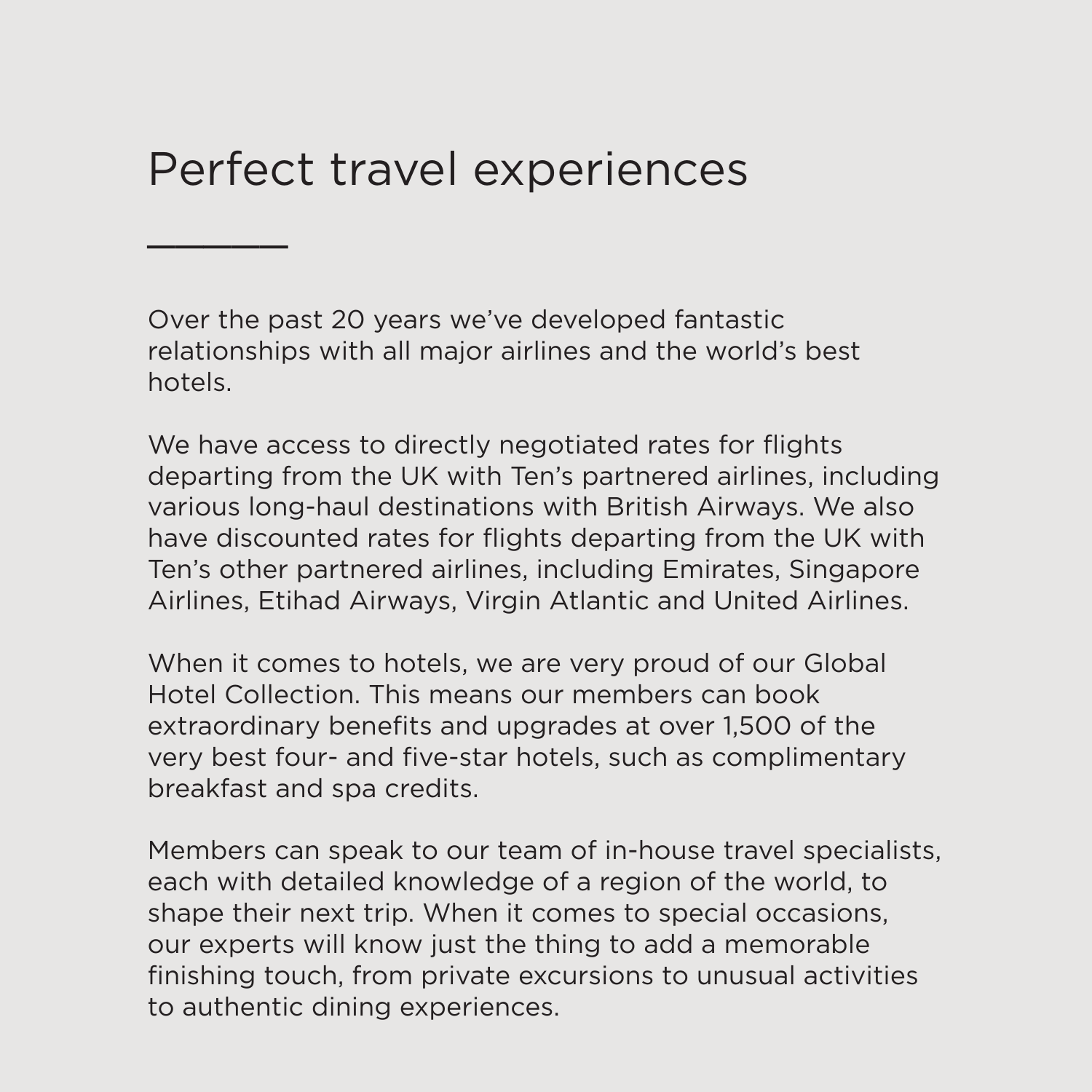#### Tables no one else can get

Proactive ideas and late availability alerts

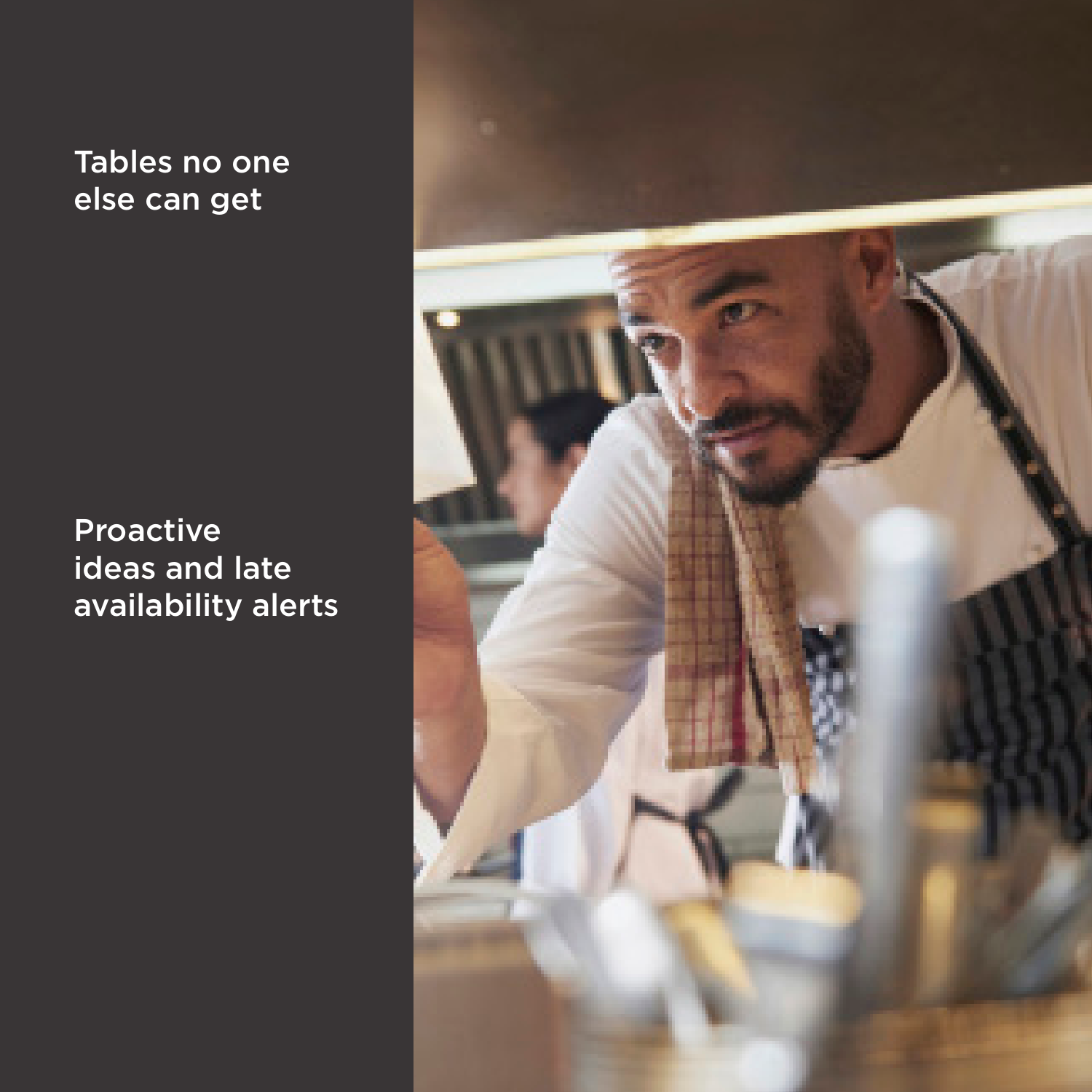## Remarkable dining

\_\_\_\_\_

We book near to 250,000 tables a year. This gives us enormous influence with the world's best restaurants. When you couple this with the profile of our members, we secure reservations that no one else can.

Not only do we have priority access and benefits at the world's best restaurants but our specialists also love to recommend local gems in all the destinations that our members love to travel to.

Members can speak to our team of dining specialists for the perfect recommendation whether it's for a leisurely brunch with a shady outdoor terrace, or a new gastro pub for a family reunion or a lively Italian for a pre-theatre bite.

To make their dining experience even better, our members will often be treated to a complimentary drink on arrival or a surprise course when booking through us.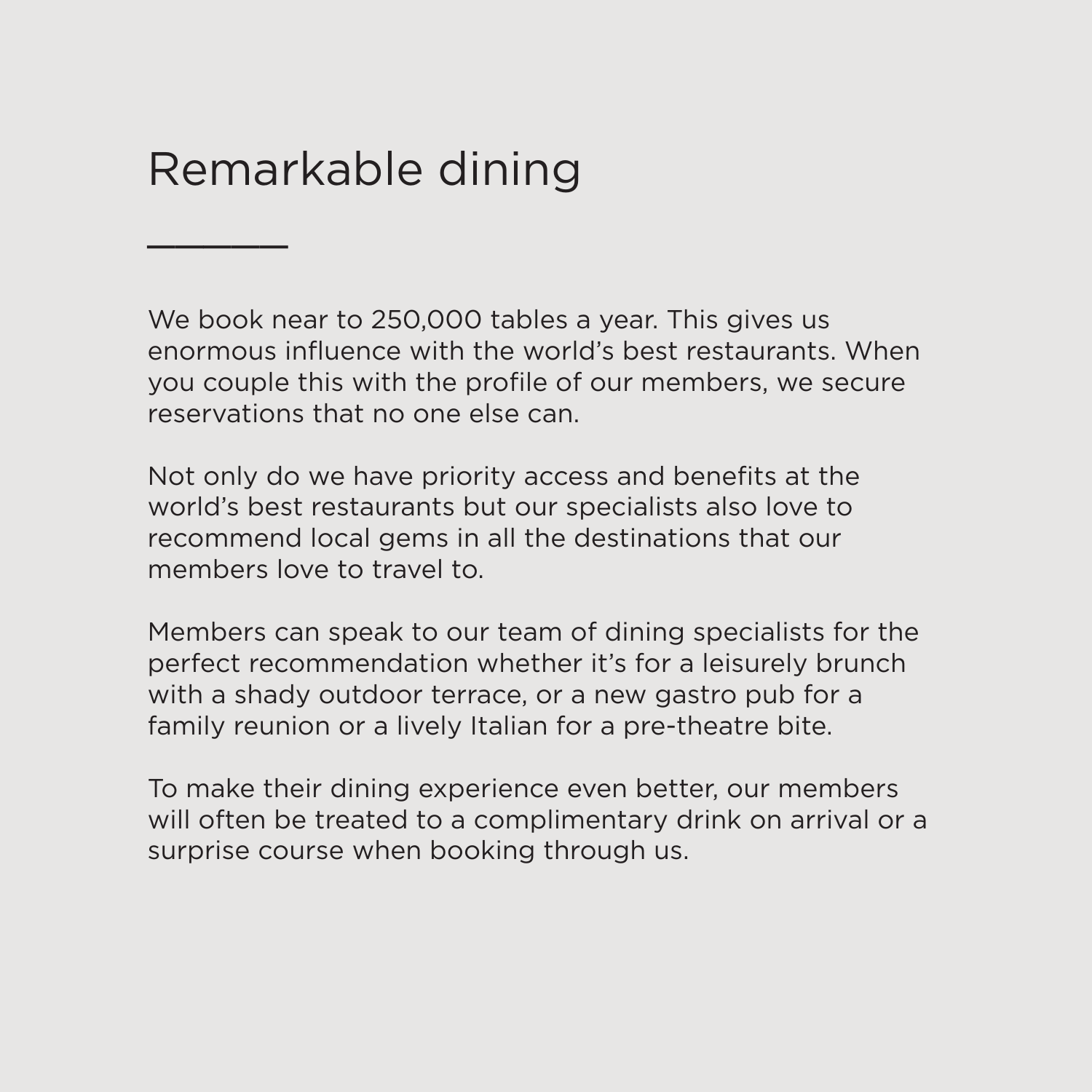#### The best seats in the house

On sale alerts before the general public

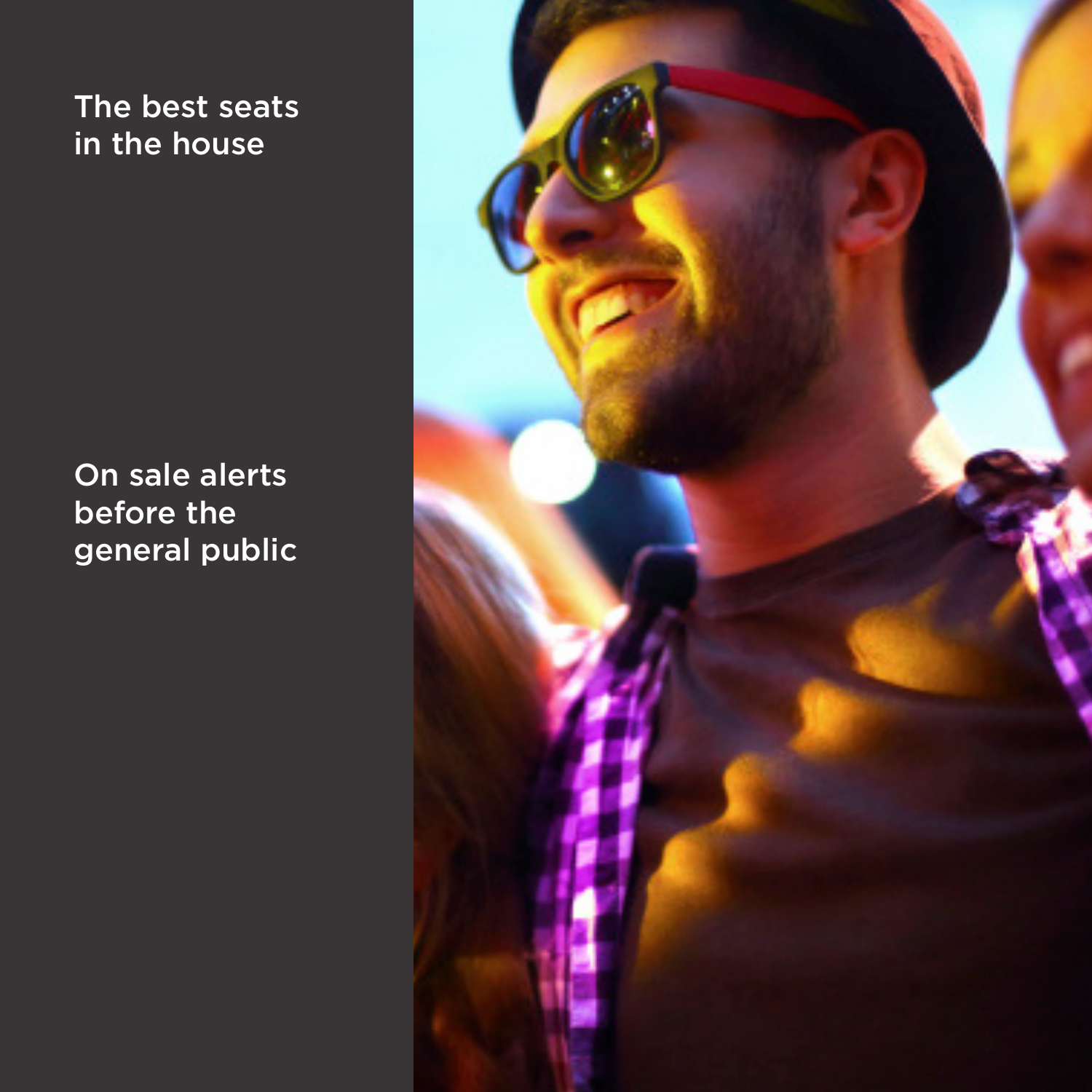## Access all areas

\_\_\_\_\_

We use our insider access and industry connections, to make sure our members can cheer on their team, get into the top theatre shows, or enjoy their favourite bands even when tickets might be sold out elsewhere.

Because venues and box offices know we don't publically resell tickets, we get allocations for our members; this often includes premium tickets.

Our Entertainment has a hit rate of more than 94% sourcing face value tickets for shows and events which go on to sell out and we make sure any member who has expressed an interest in an event is alerted as soon as tickets are announced.

If a member requires tickets to a sold-out event we work with trusted official resellers to fulfil the request.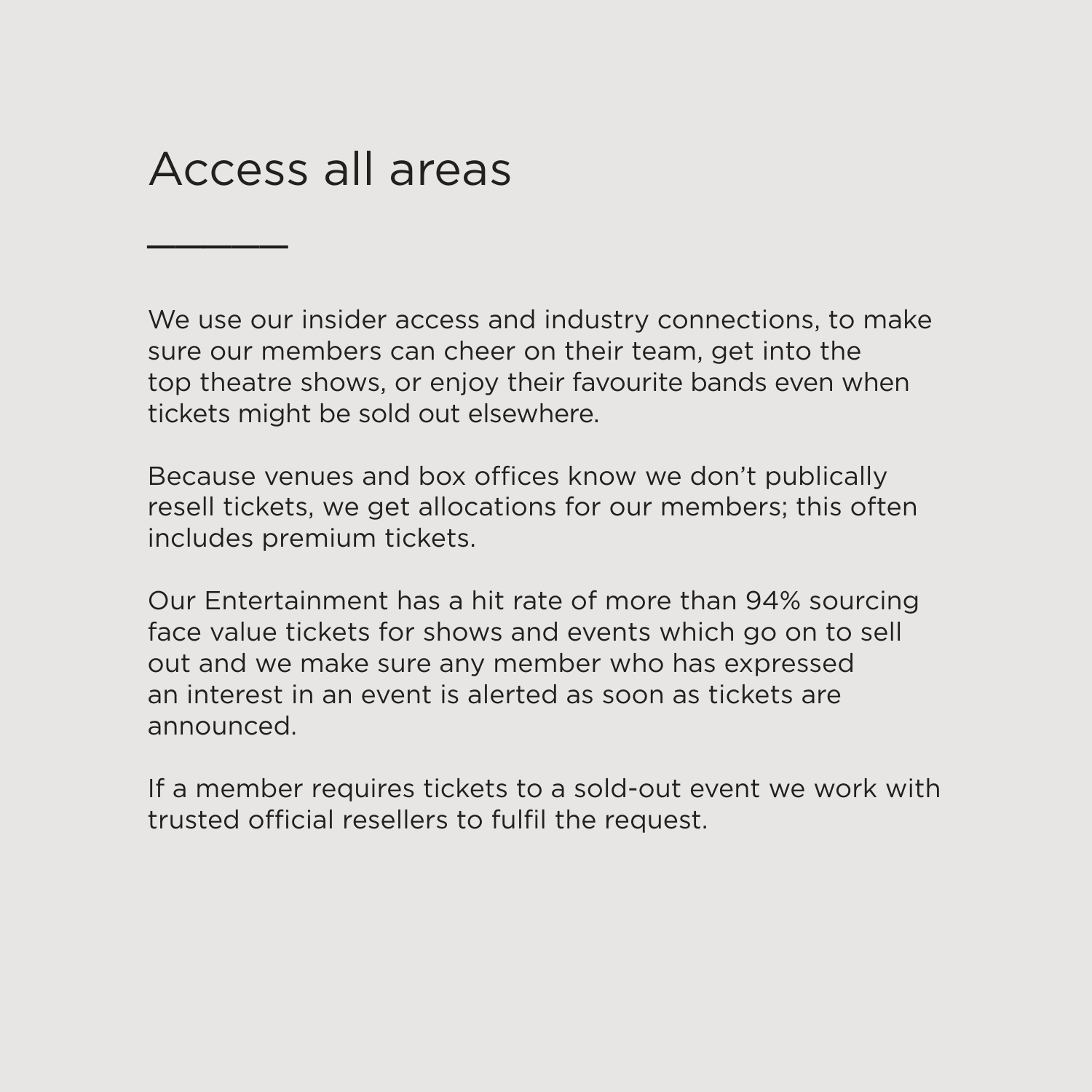#### VIP treatment

#### Curated offers and member benefits

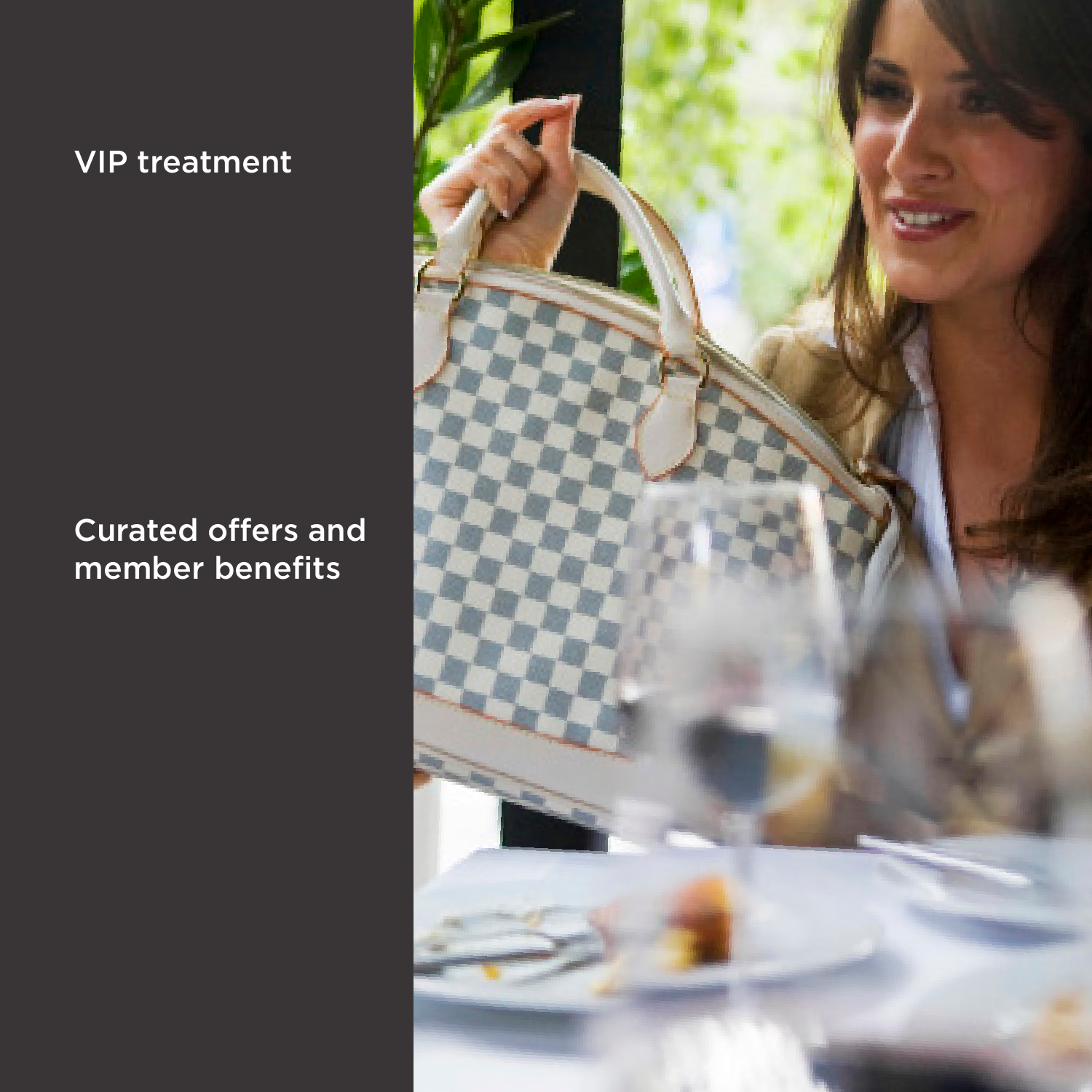## Unrivalled benefits

\_\_\_\_\_

Our members enjoy a whole host of exclusive dining, travel, entertainment and retail benefits that have been negotiated with world-leading brands by our team of specialists.

From complimentary drinks and bespoke menus at Michelinstarred restaurants to behind the scenes tours of famous opera houses and theatres, you will receive unprecedented access and VIP treatment that is otherwise unavailable to the general public.

Whatever you require, you can trust us to deliver it. Our retail experts can recommend creative gift ideas, source a beautiful celebration cake or track down a must-have fashion item. Our lifestyle experts love recommending the best things to do on a city break, from the best private tour guide to the best new exhibitions or attractions and much more.